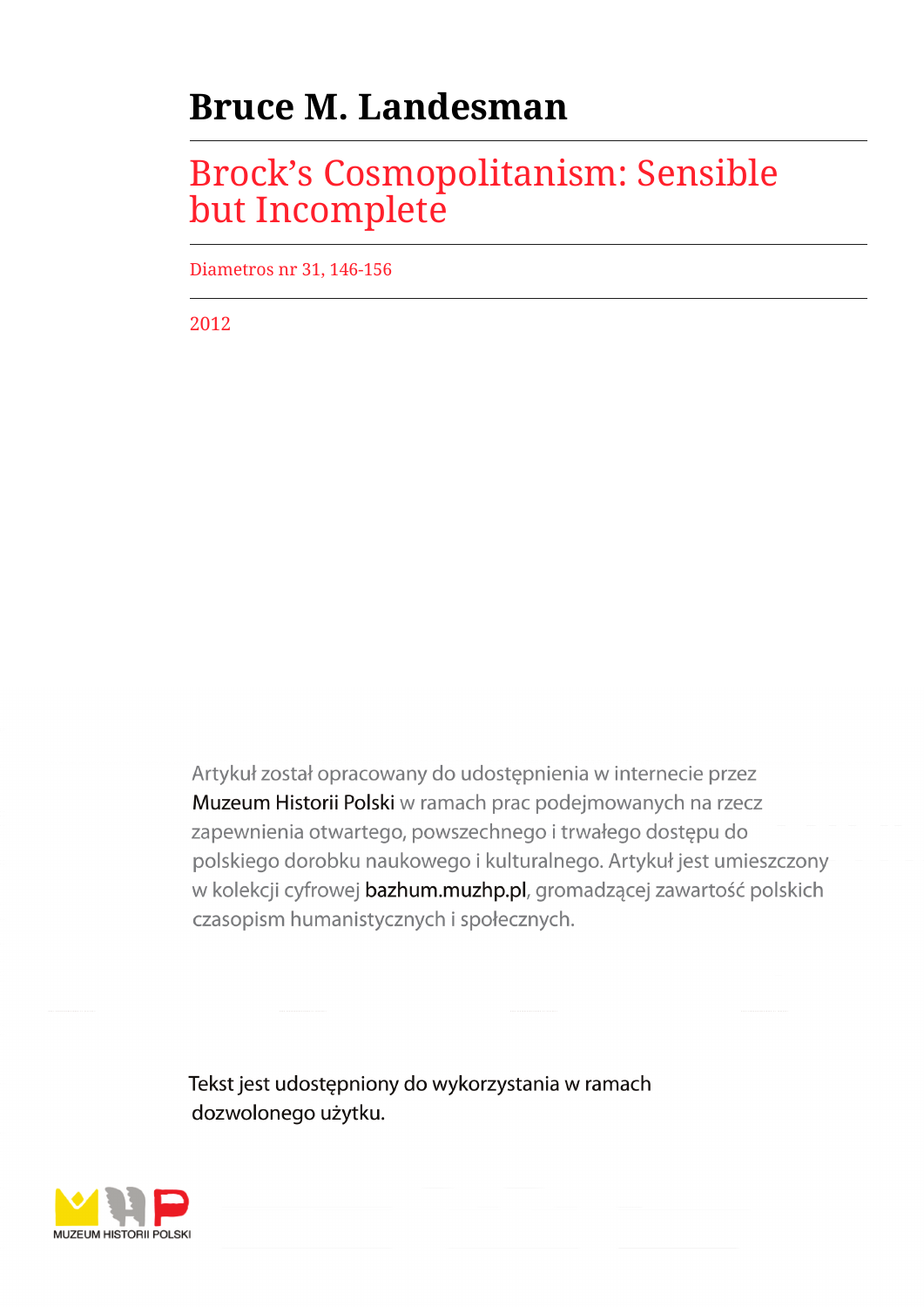### **ON GILLIAN BROCK'S** *GLOBAL JUSTICE:ACOSMOPOLITAN ACCOUNT*

## **BROCK'S COSMOPOLITANISM: SENSIBLE BUT INCOMPLETE**

– Bruce M. Landesman –

Political philosophers of an egalitarian bent have been engaged in a debate between two views of global justice. One, simplistically stated, holds that egalitarian justice is fundamentally a domestic requirement. Societies need to promote an egalitarian-type<sup>1</sup> distribution of the goods of life among fellow members of their society, but they do not have similar obligations to members of other societies. This view, often called liberal nationalism, is an "associationist" account of distributive justice in that it limits the scope of egalitarian justice to fellow members of an association, one's own society. The other view demands an egalitarian distribution of goods among all human beings regardless of their location. On this view, cosmopolitanism, the scope of egalitarian justice is not limited to fellow citizens, but is universal. Many, but not all cosmopolitans, base their view on the common humanity of all human beings.<sup>2</sup>

In *Global Justice* Gillian Brock defends cosmopolitanism.<sup>3</sup> Her book has many virtues, of which I will mention three. First, she not only considers the theoretical question of what global justice requires, but she develops thoughtful practical proposals about how to bring about change. This is a refreshing contribution to a debate that has largely been theoretical. Among other things, she discusses, in some detail, changes in tax policy, the importance of freedom of speech and the press for protecting rights to liberty, immigration, humanitarian intervention, and democratic possibilities for forms of international governance. Second, she covers a great many issues, providing interesting and succinct arguments both for the views she accepts and those she rejects. Third, she writes comprehensively and clearly; her work should interest ordinary readers as well as academic theorists. It makes an excellent text for undergraduate courses in global justice.

<sup>1</sup> Philosophers who consider themselves egalitarians differ about the proper idea of what an egalitarian distribution is. All allow some inequality, but for different reasons. I avoid these issues here.

<sup>2</sup> Moellendorf [2002] defends a cosmopolitan view on associationist grounds. Because of globalization, all humans are now members, in his view, of the appropriate kind of association.

<sup>3</sup> Brock [2009]. All page numbers in parentheses refer to quotations from this book.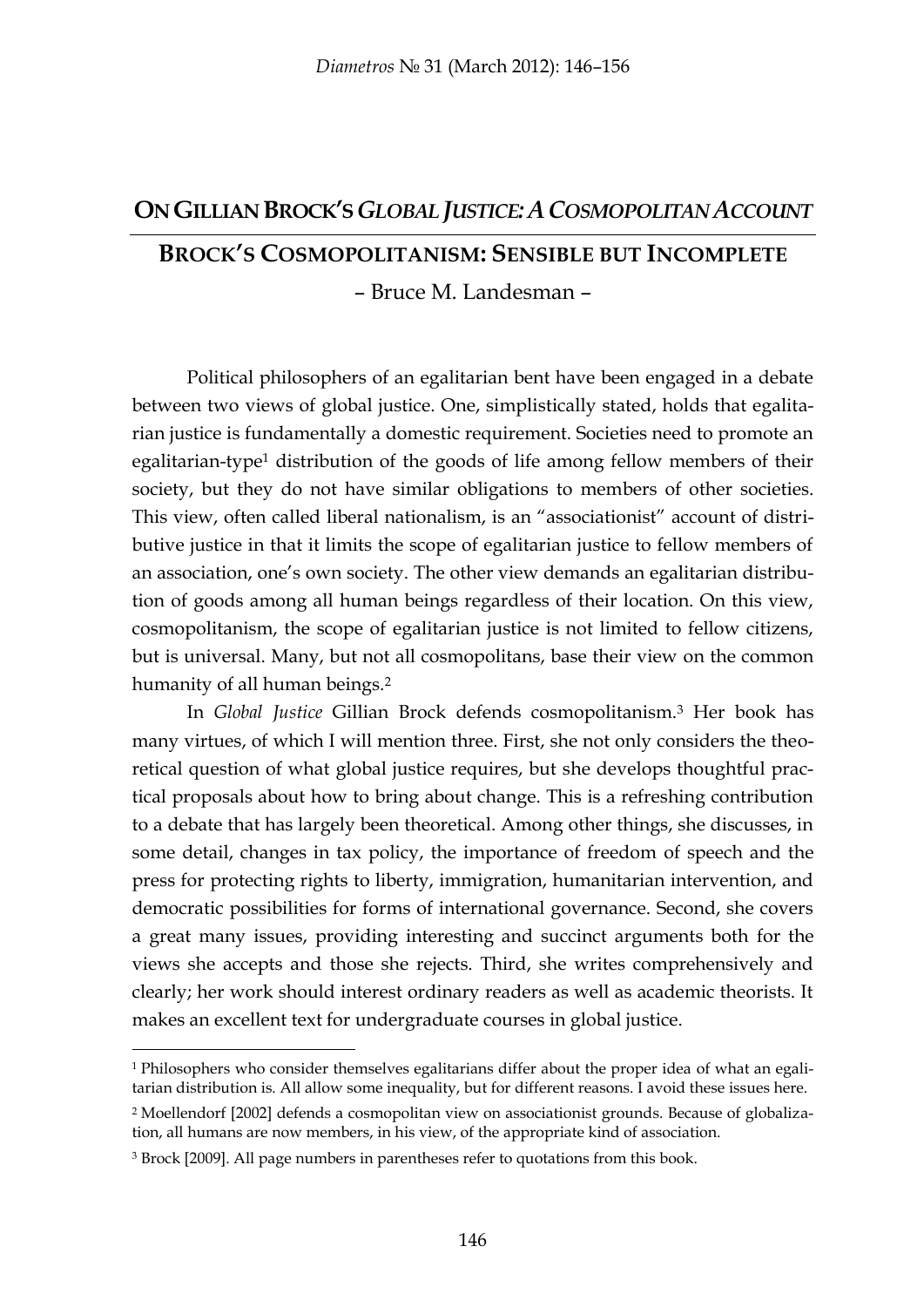Since I cannot cover everything in the book, I will focus on four issues central to her account: i) her basic arguments for the cosmopolitan view; ii) her discussion of reciprocity as a ground, insufficient in her opinion, for the liberal nationalist view; iii) the justifiability of giving preference to the interests of members of one's own society over the interests, even the more urgent interests, of non-citizens; and iv) whether her cosmopolitan theory differs as much as she believes it does from the liberal nationalist theory she rejects. In each case I find much of what she says interesting but problematic.

### **1. Brock's Cosmopolitan 'Principle'**

**A.** Before discussing Brock's cosmopolitan principle, I will make two important background points. The first is that both cosmopolitans and liberal nationalists believe in moral equality, in the idea that all people matter, have the same inherent worth. As Brock puts it, "every person has global stature as the ultimate unit of moral concern" (3). Liberal nationalist might not want to use the phrase "global" stature, but they are committed to the same idea, that all persons matter, that all are equal in their 'intrinsic' value.<sup>4</sup>

Second, while egalitarian liberal nationalists deny that we have duties of distributive justice to those outside our society, they also tend to believe that well off people and nations have an obligation to help poor people around the world escape poverty and have the legally protected ability to exercise basic rights. This is not, however, conceived as an obligation of distributive justice, however, but as a matter of humanitarian concern.<sup>5</sup> We might call it a humanitarian obligation or an obligation of humanitarian justice, rather than distributive justice. It's a *non-comparative* obligation, an obligation to help people reach a certain level of well-being, independent of where others are. Obligations of egalitarian distributive justice on the other hand are *comparative* obligations that deal with whether what people have satisfies equality (which, as noted, may be interpreted in different ways) in relation to what others have.

Liberal nationalists, then, are not unconcerned about people outside their society. They have obligations to help outsiders, perhaps best expressed by John Rawls's idea that members of well off states have "a duty to assist other peoples

<u>.</u>

<sup>4</sup> Blake [2002].

<sup>5</sup> Nagel [2005]; Miller [2001]; Blake [2002]. For the use of this distinction by a cosmopolitan, see Tan [2008].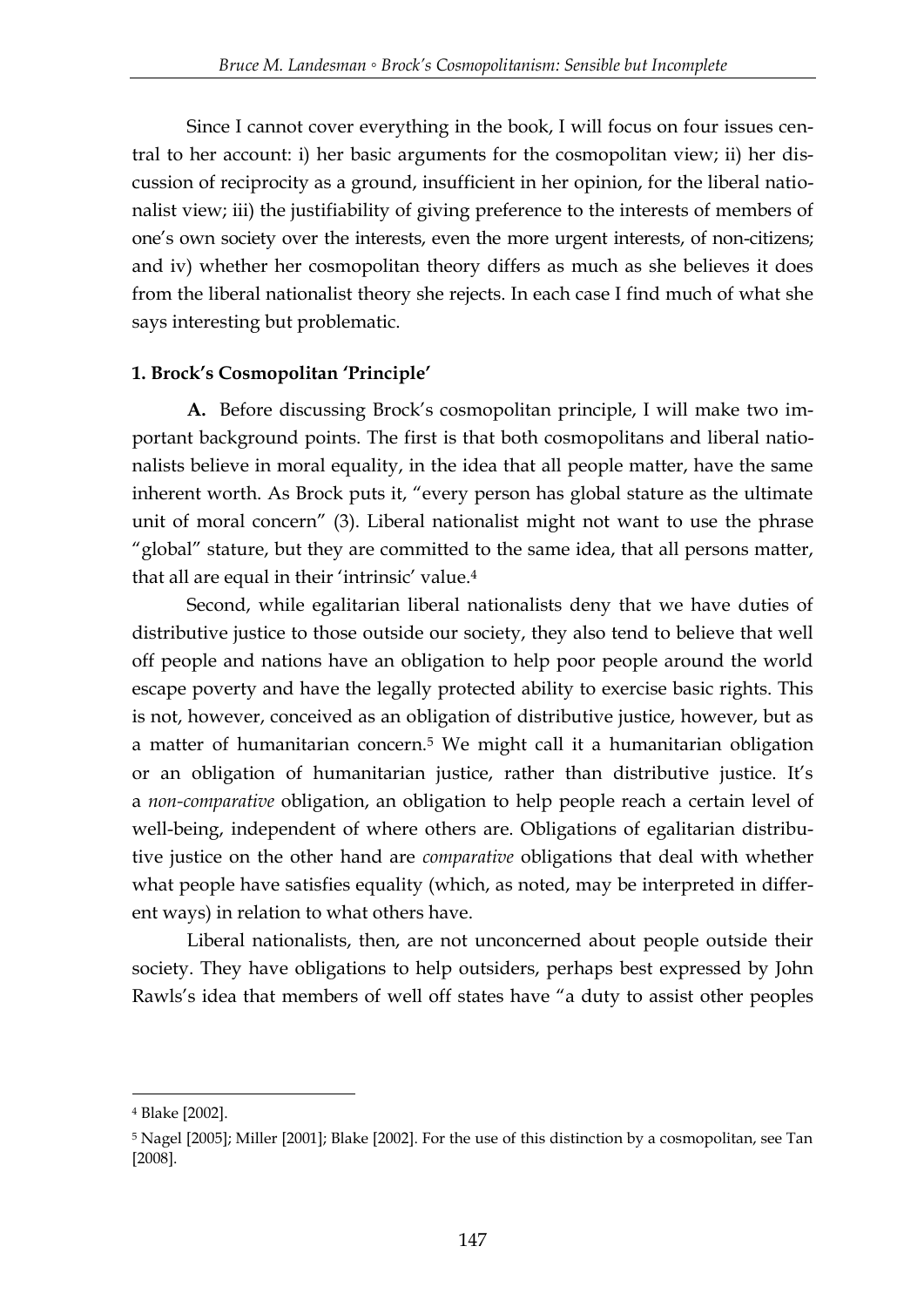living under unfavorable conditions that prevent their having a just or decent political and social regime."<sup>6</sup>

**B.** I now turn to Brock's conception of cosmopolitanism and her argument for it.

She appeals to a Rawlsian hypothetical social contract according to which principles of justice are valid if they could be accepted by rational and unbiased people under conditions suited for choosing such principles. Brock imagines that all the individuals in the world, or their representatives, convene with the intention of reaching unanimous agreement on the principles of global justice that they will live under. The representatives, as in Rawls's original position, are equal, rational, self-interested and unbiased. Their lack of bias is produced by the absence of knowledge of their actual circumstances, which are cloaked under a "veil of ignorance."7

Brock denies the view, put forward by Darrel Moellendorf and others, that they would agree to a global Difference Principle<sup>8</sup> that allows inequalities only if the make the worst off persons as well off as possible. Instead she argues for a more detailed account of what people would agree to. They would opt for a package of items that are meant to ensure that each person is "adequately positioned to enjoy the prospects for a decent life" (52). These will include access to the material resources needed for living decently, but also the freedom to live one's their life in the way one finds most congenial. The latter, a right to liberty, will require the freedom to evaluate and revise one's values, freedom of dissent, freedom of speech and conscience, and freedom to exit one's society. They would also agree on protections against coercion, assault, torture, and arbitrary imprisonment. They would want to make sure the disabled and dependent can meet their needs. Finally, they would choose to retain the nation-state as the main form of governance. The main reason for this is a practical one, that as the world now exists, existing governments "have primary authority to underwrite people's abilities to meet their needs, and protect their freedoms" (52). People are, however, also open to trans-national forms of governance (but opposed to a world government). They would also want to make sure that any collective arrangements they participate in guarantee "a fair distribution of benefits and burdens in collective endeavors" (53).

This is a rather diverse list and I doubt that Brock sees it as complete. The key idea, as I read it, is that people would want access to a level of resources, both

<sup>6</sup> Rawls [1999] p. 37.

<sup>7</sup> Rawls [1971]. See especially Sections 4, 21, 22, 25 and 25.

<sup>8</sup> Moellendorf [2002] p.17; Pogge [1989] Ch. 6.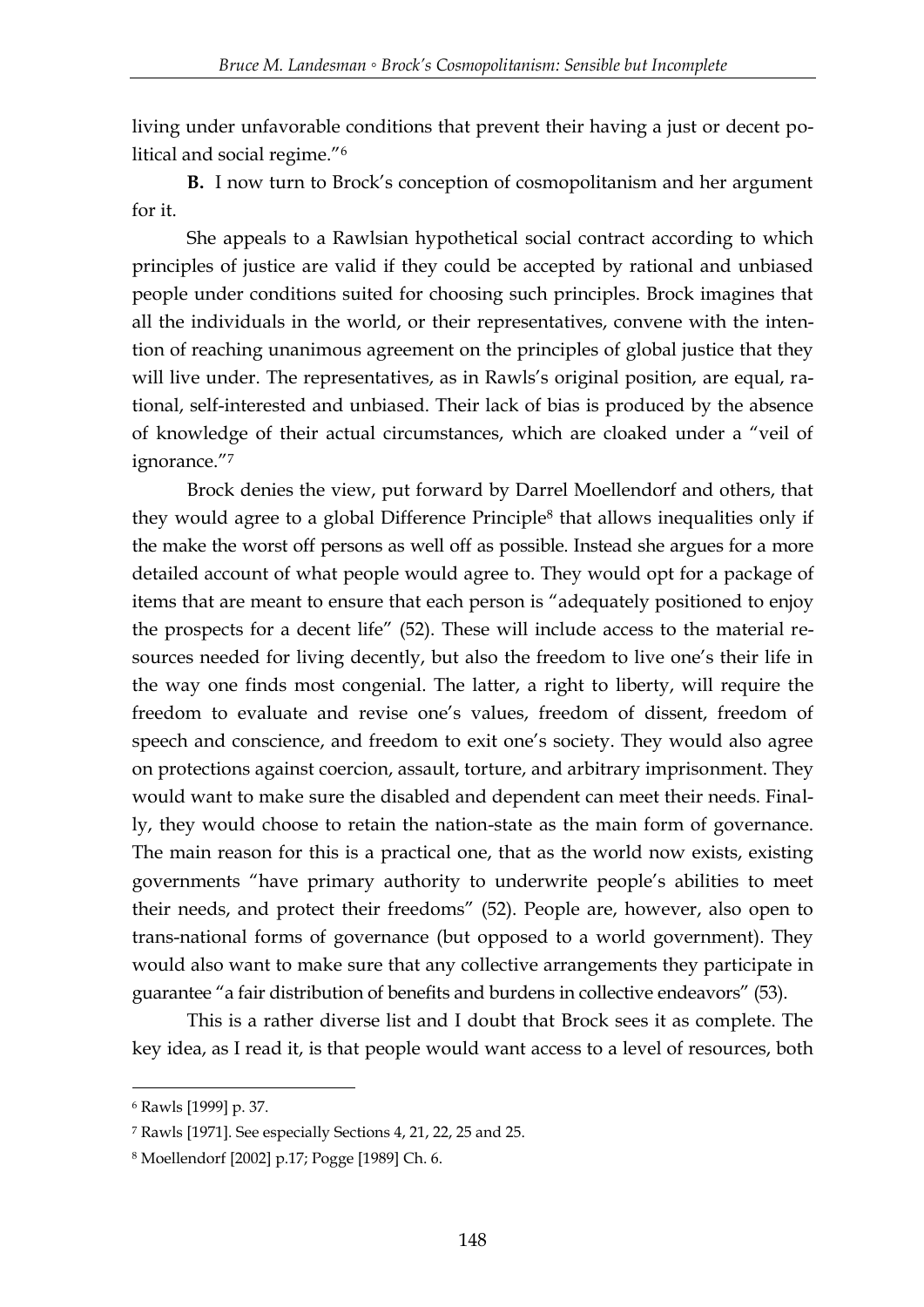material and institutional, that give them a genuine opportunity to lead decent human lives. They want to be guaranteed a certain 'floor' of well-being and the achievement of this has many aspects<sup>9</sup>.

My first problem with this is defining the floor. We can imagine three crude possibilities. One could have a very low floor, which simply provides subsistence living and basic rights for oneself and one's family. One could instead imagine a higher floor that provides people with resources that enable them to develop their talents and follow their interests. One can also imagine an even higher floor that enables people to have much more than they need for subsistence and rights and very high levels of opportunity.

In each case, a certain floor could be associated with a various levels of assurance that one can maintain that level. Some people, for example, have enough not only to provide for subsistence but also for fulfillment, but are one incident away from falling into dire poverty. They live reasonably well but "from pay check to pay check.‖ This is a special problem in countries like the United States which do not guarantee a right to health care.<sup>10</sup>

Where is Brock's floor? I suspect it's the second, something more robust than subsistence, including serious opportunities for self-fulfillment. However, when she introduces the topic she has her delegates considering what "we consider the *minimum* set of protections and entitlements we could reasonably be prepared to tolerate… the minimum reasonable lot for people to agree to… policies that do not have unbearable effects on people" (50).

As I noted earlier, Brock calls this a decent life. I am, however, unclear as to what she means. A natural way to understand a 'decent' life is a life at a minimum, decent 'enough' to get by but not necessarily satisfying. I suspect that most people would want more than a decent life in this sense – one that provides genuine opportunity to achieve fulfillment. If Brock has this in mind – as I assume she does – she could make it clearer.

One important reason for this concern is that many people have directed their thoughts and attention towards eliminating the most basic evils – poverty, disease, discrimination, etc. This is the aim of many philanthropic organizations, NGO's and special U.N. programs.<sup>11</sup> This is, however, a fundamentally humanitarian aim, and Brock's talk of a decent life often seems to imply merely bringing

<sup>9</sup> This view has much in common with the idea that people should be assured basic capabilities, as developed by Sen [2009] and [2000]. For Nussbaum [2000], see especially Chapter 1, sections IV - VI.

<sup>&</sup>lt;sup>10</sup> In 2005 about half of the bankruptcies in the U.S. resulted from peoples inability to pay for needed health care, Common Dreams [2011].

<sup>11</sup> U.N. [2000]. These are intended to severely eliminate or mitigate poverty by 2015.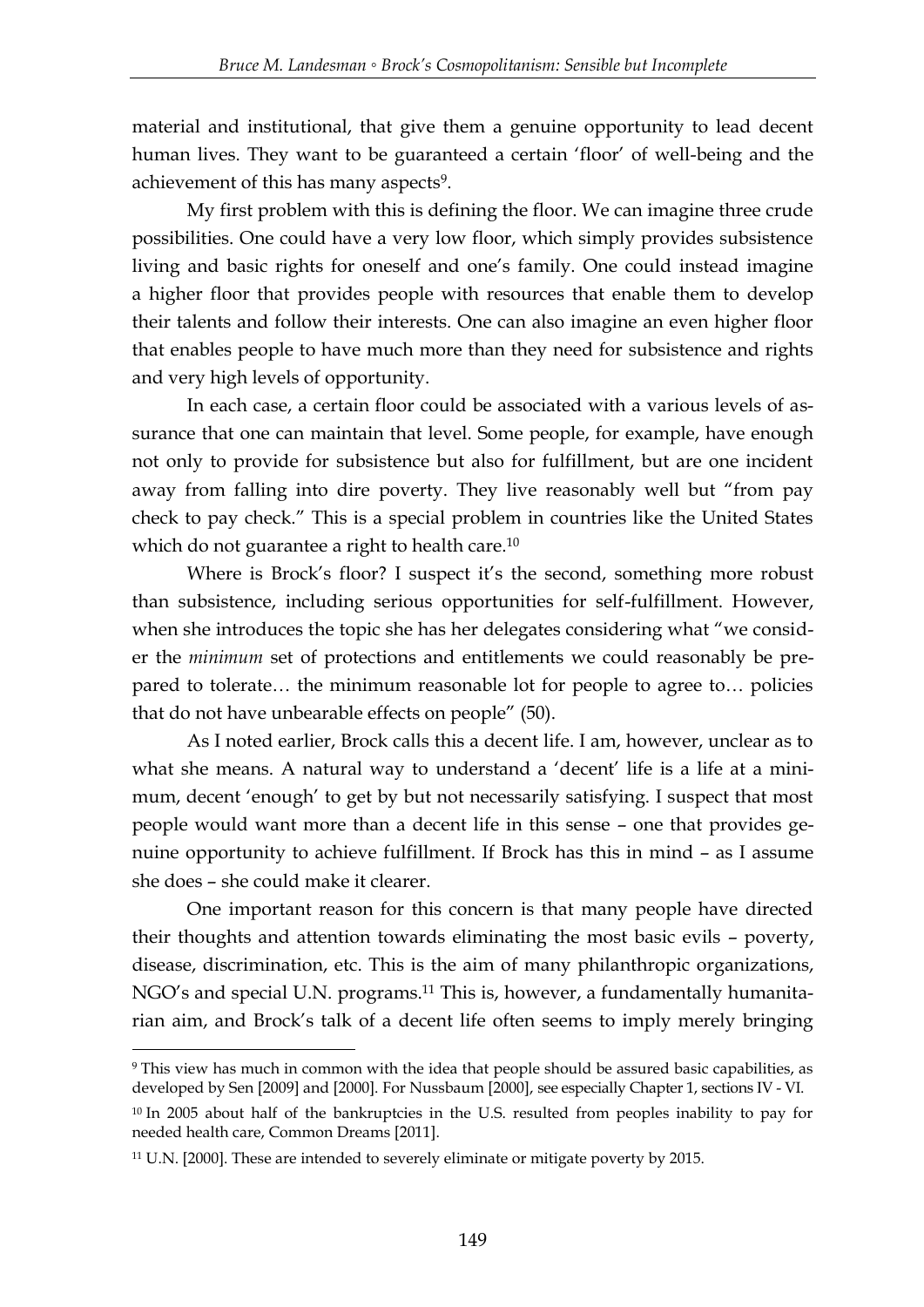people to that level where poverty and misery are overcome. We are, however, talking about global *justice* and it would seem that something more than avoiding the most basic evils is required for a cosmopolitan account of justice.

How then should people be treated relative to each other once decency is achieved? One view of justice requires that everyone be able to reach a floor of well-being and then has no objection to inequalities, even great inequalities, once that is achieved. Cosmopolitans, however, are typically committed to greater equality. Two people may both have decent lives but one may have much greater opportunities then the other to lead a truly satisfying life simply because of differences in fortune—differences in the economic circumstances, individual or national, they are born into. Thus decency, in the minimal sense, does not seem enough, and to be content with that raises questions about fairness. Brock needs to be clearer on where she stands on inequality over a decent or satisfactory minimum.<sup>12</sup> Liberal nationalists also want a basic minimum, and Brock's emphasis on a decent life can make her sound more like a liberal nationalist than a cosmopolitan, a point I return to in Section 4.

Finally, I am not clear what the hypothetical contract scheme really adds to Brock's argument. She has identified a number of goods which, it is arguable, are necessary for people to possess in order to meet their basic interests. The ultimate principle, then, seems to me that everyone be "adequately positioned to enjoy the prospects for a decent life" (52). This has much plausibility on its own, and as an interpretation of the moral equality of all persons. It seems reasonable to think that people in a hypothetical original position would choose this principle, but it seems they would choose it because it is, independently of the choice, the fair outcome. If that is so, the fact that it would be chosen adds little to its justification.

### **2. The Scope of Justice**

-

The second issue has to do with the scope of justice. Liberal nationalists believe that we owe a fair distribution of benefits and burdens to members of our own society—we have obligations to achieve an equal distribution of the important goods of life among those with whom we live. We do not have such obligations to 'outsiders'; to them we have only humanitarian obligations to ensure they reach a certain minimum. Greater equality among societies is not required. The duty to aid is a humanitarian duty but not a duty of distributive justice.

What justifies limiting egalitarian distributive justice this way? After all if people are truly moral equals, shouldn't they all have adequate or even similar life

<sup>&</sup>lt;sup>12</sup> A good discussion of the importance of equality is in Scanlon [2003].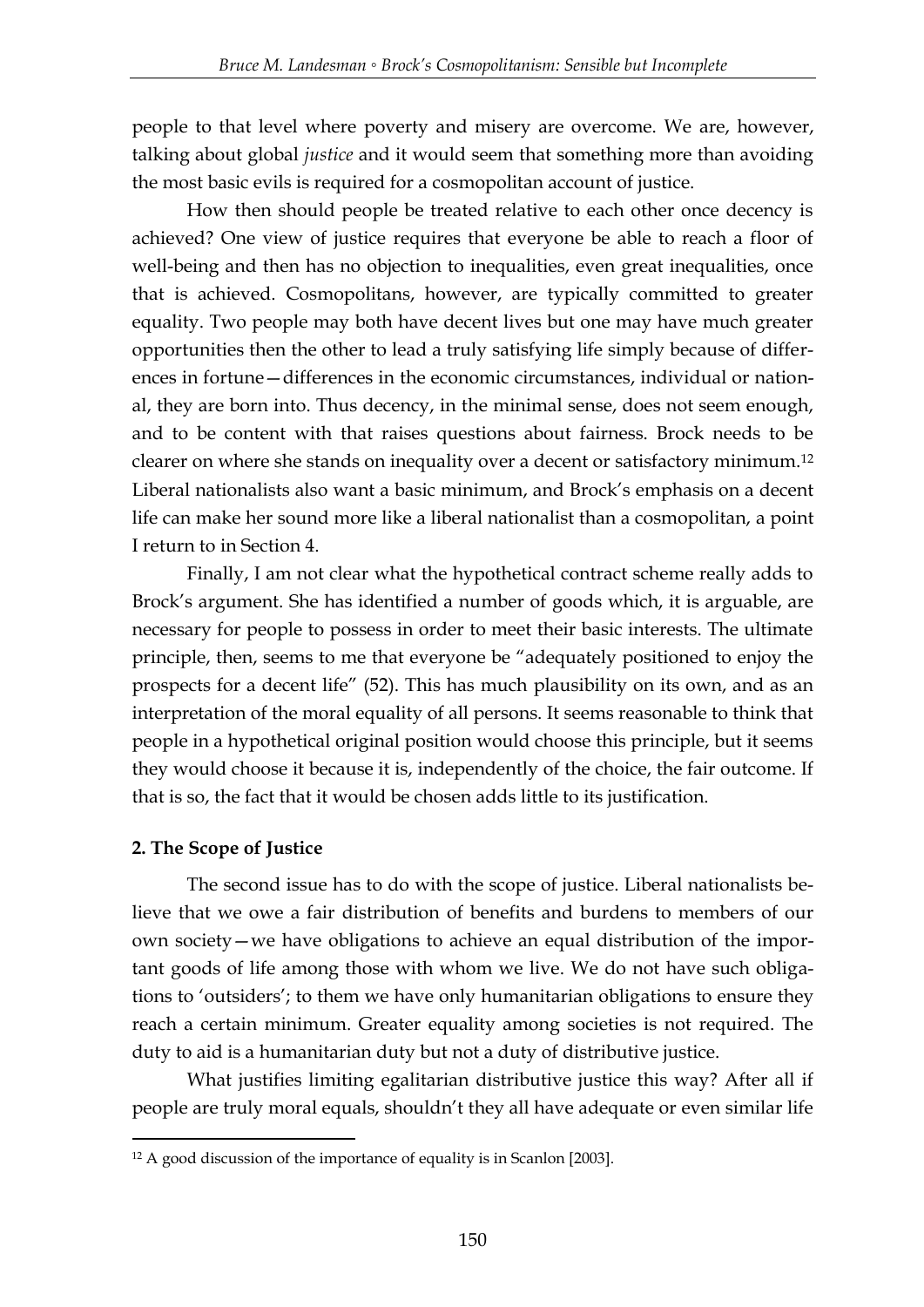chance? Why should location, a matter of luck and fortune, be given such a fundamental role in determining justice?

Brock argues against such a limitation of the scope of justice in Chapters 10 and 11. She discusses a number of reasons that philosophers have given for limiting distributive justice to activity within a state.

I will look at some of these reasons in the next section in the context of preference for co-nationals. Here I want to focus on just one of those reasons. This is the idea that we owe a fair distribution of benefits and burdens to fellow citizens because we exist with them in a single cooperative scheme in which benefits are produced and burdens are bourn for the production of those benefits. Brock puts this as the idea that engaging "in beneficial cooperative endeavors means that one acquires duties of fair play to reciprocate" (278). Brock endorses this notion of reciprocity when she says, early in the book, that among the things the hypothetical contractors would want is to make sure that any collective arrangements they participate in "guarantee a fair distribution of benefits and burdens in collective endeavors" (53).

Brock, however, rejects the reciprocity argument for the limitation of distributive justice to societies on the ground that citizens of a state are also members of wider cooperative schemes: "globalization effectively means we are either part of regional cooperative schemes or, more realistically, all part of one cooperative scheme"<sup>13</sup> (280).

I do not doubt that we participate in international associations from which we incur obligations of reciprocity. But it is arguable that the connections to the members of our own state are deeper and wider. We live under the same government, are bound by the same laws, subject to the same coercive apparatus, and depend in quite fundamental ways on those with whom we share a life. We depend first and foremost on their restraint, on the general willingness of fellow citizens to obey the laws and avoid simply taking from others what they need. Without such restraint, we would not avoid a Hobbesean state of nature in which human life is "solitary, poor, nasty, brutish and short."<sup>14</sup>

More importantly, our lives are lived within an infrastructure without which most the things we do would not be possible. Thus we rely or would like to rely on a well managed economy, on educational institutions, on roads, parks, libraries, on clean air and water and more. All these are provided by the actions of our fellow citizens living life together with us, especially their willingness to pay

<sup>13</sup> In this respect, Brock's theory is similar to that of Moellendorf [2002]. See footnote #1.

<sup>14</sup> Hobbes [1994].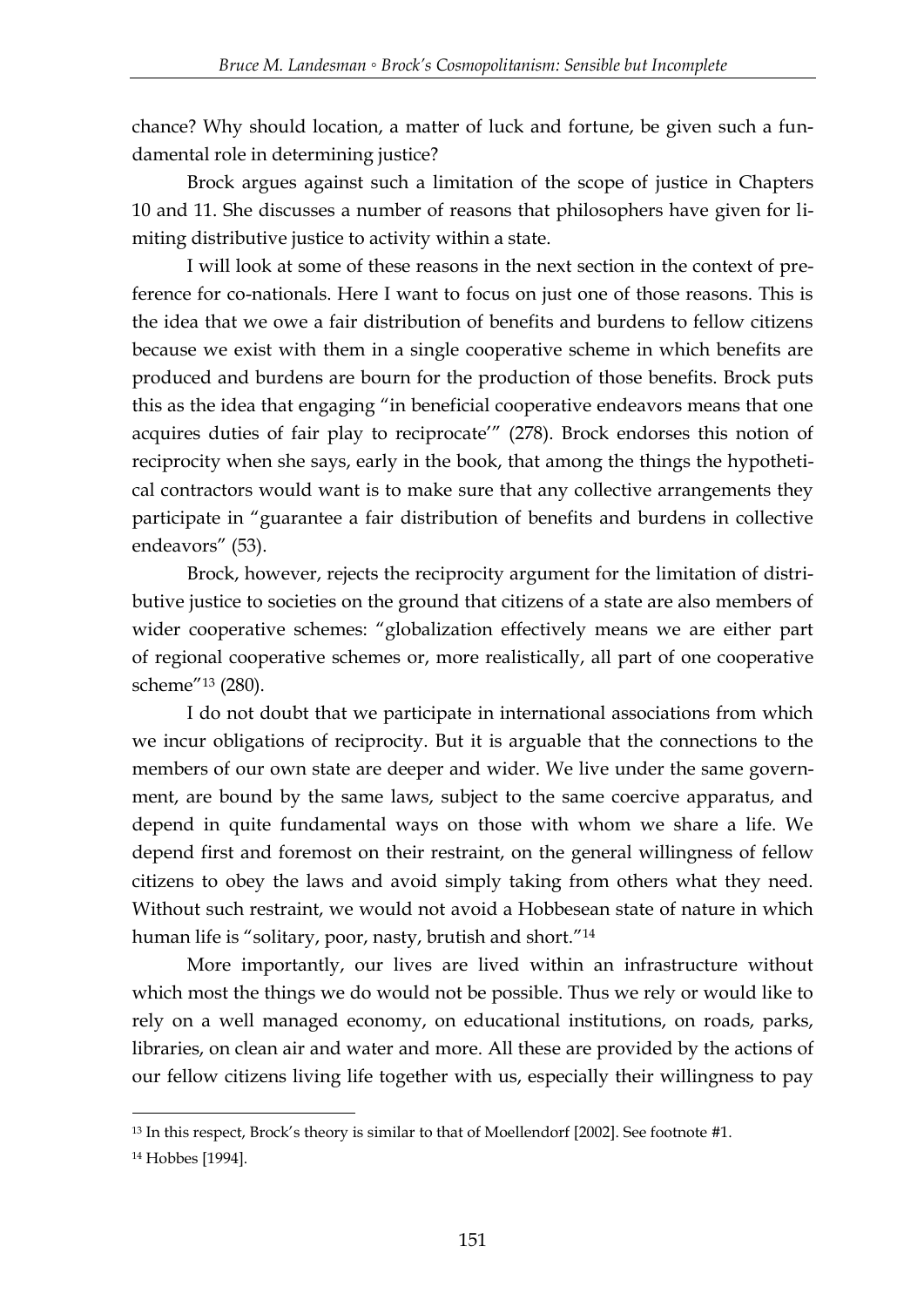the taxes that support these goods. Our relation to non-citizens also provides important benefits and restraints. These, however, seem to me secondary to the help we receive from our fellow citizens. The sovereign state still reigns as the most basic determinant of welfare. Even in Europe, where much integration has occurred through the European Union (EU), the absence of an EU-wide mechanism to manage the economy has meant that the results of a global near-depression of 2008 have differed dramatically for the different nations of the union.

Related to the notion of reciprocity is also the sense of identity that most of the conscientious among us experience. It makes us deeply troubled and ashamed when our nation acts unjustly, even when we bear no personal responsibility for its acts. This is a shame we feel, even when we recognize that other nations have performed similar dreadful acts. Consider, for example, the response of many citizens of the United States to the atrocities committed on prisoners at Guantanamo Bay and other locations (or, going back in time, the shame one can feel because of slavery, or the deep racial animosity that survived it). There is a shame many Americans feel about this that is not experienced as shame by members of other countries.

I believe that the appeals to reciprocity and moral identity require thorough discussion. My objection to Brock is not that she is mistaken not to endorse them (and the corresponding limitations on distributive justice that they imply). My objection is that she has not delved fully enough into these sorts of arguments. Liberal nationalists who are moved by them will not find enough in Brock's argument to change their minds.

### **3. Preference for Fellow Citizens**

It seems to follow from obligations of reciprocity that it is permissible to favor the interests of fellow citizens over the interests of non-citizens, even their more urgent interests. Is this preference just?

Cosmopolitans take the moral equality of all persons very seriously. Does respect for everyone as an equal rule out particular preferences? Many have argued, with good reason, that it does not. It seems clearly permissible, even obligatory, to show preference for the interests of three classes of people: family members, friends, and fellow colleagues in joint projects. It does not seem that I fail to show respect to a stranger as a moral equal if I help my parent or child over him or her.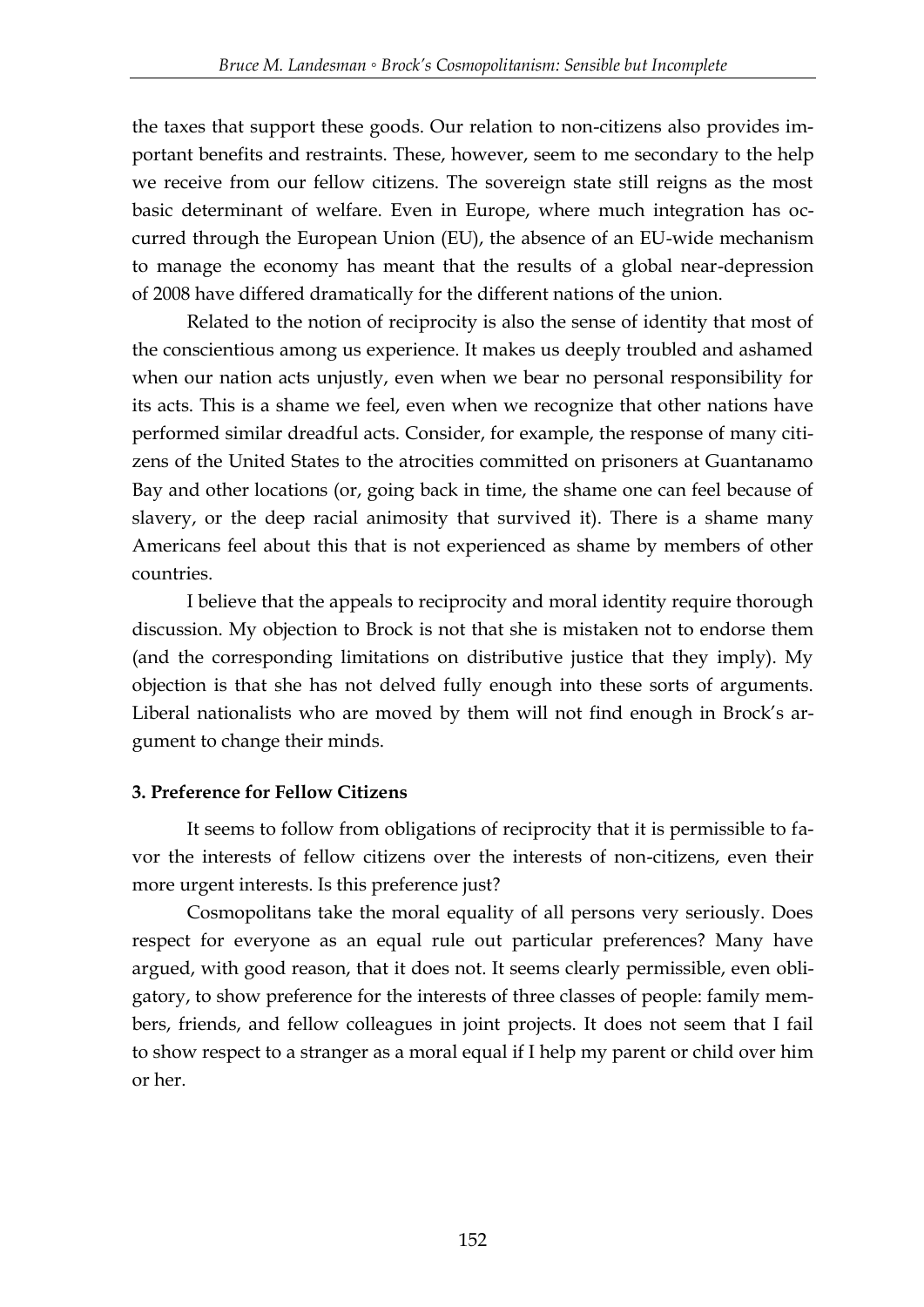In his famous article, "Famine, Affluence and Morality"<sup>15</sup> – an early statement of cosmopolitanism – Peter Singer denies this. He argues that "distance" does not count and that a commitment to equality means total impartiality with respect to people's interests. But closeness and distance do matter, not necessarily physical closeness or distance, but what we might call "moral" or "affective" distance. My mother or son might be living or traveling half way around the world from me but if she or he becomes very ill, I will have obligations to help them that I do not have to a stranger in the place they are located. This is why Singer's argument has never seemed very persuasive. It denies a fundamental moral fact about how we are related to other people.

Brock is not committed to denying that we can show preferences for family, friends, and colleagues. The question is whether we can show preference for fellow citizens over strangers. This is a different relation and the preference here needs justification.

Liberal nationalists tend to give reasons why preference for co-nationals should count. Brock examines a number of arguments for this, those by Yael Tamir and David Miller in Chapter 10 and five arguments (some overlapping with those in Chapter 10) in Chapter 11. Tamir believes there are arguments for preference based on the common identity that nationality brings. Miller also finds national identity important but also argues for preference on the ground that nations have rights to self-determination and this requires concern for our own country and its citizens first. The five arguments that Brock considers in Chapter 11 are that we have special obligations to fellow citizens on grounds of i) common identity, ii) reciprocity, iii) common history, iv) common affiliation, and v) the necessity for such preferences to make "our political lives work properly."

Brock raises reasonable problems about all these arguments. Despite that, she admits in the end that national preferences must be allowed. They must be recognized because "in the real world, most people have strong attachments to their nations and a realistic utopia must accommodate this."<sup>16</sup>

It is not clear to me whether Brock is saying that such preferences are unjustified but a theory of justice with practical relevance must admit them; or whether she thinks that the people's embrace of such attachments makes them justified. I don't think, however, that it matters which interpretation of Brock's view we accept because Brock argues that her account of cosmopolitanism leaves "adequate space for our national aspirations" (83). How does it do this? Her view seems to

<sup>15</sup> Singer [1972].

<sup>&</sup>lt;sup>16</sup> The idea of a "realistic utopia" comes from Rawls [1999].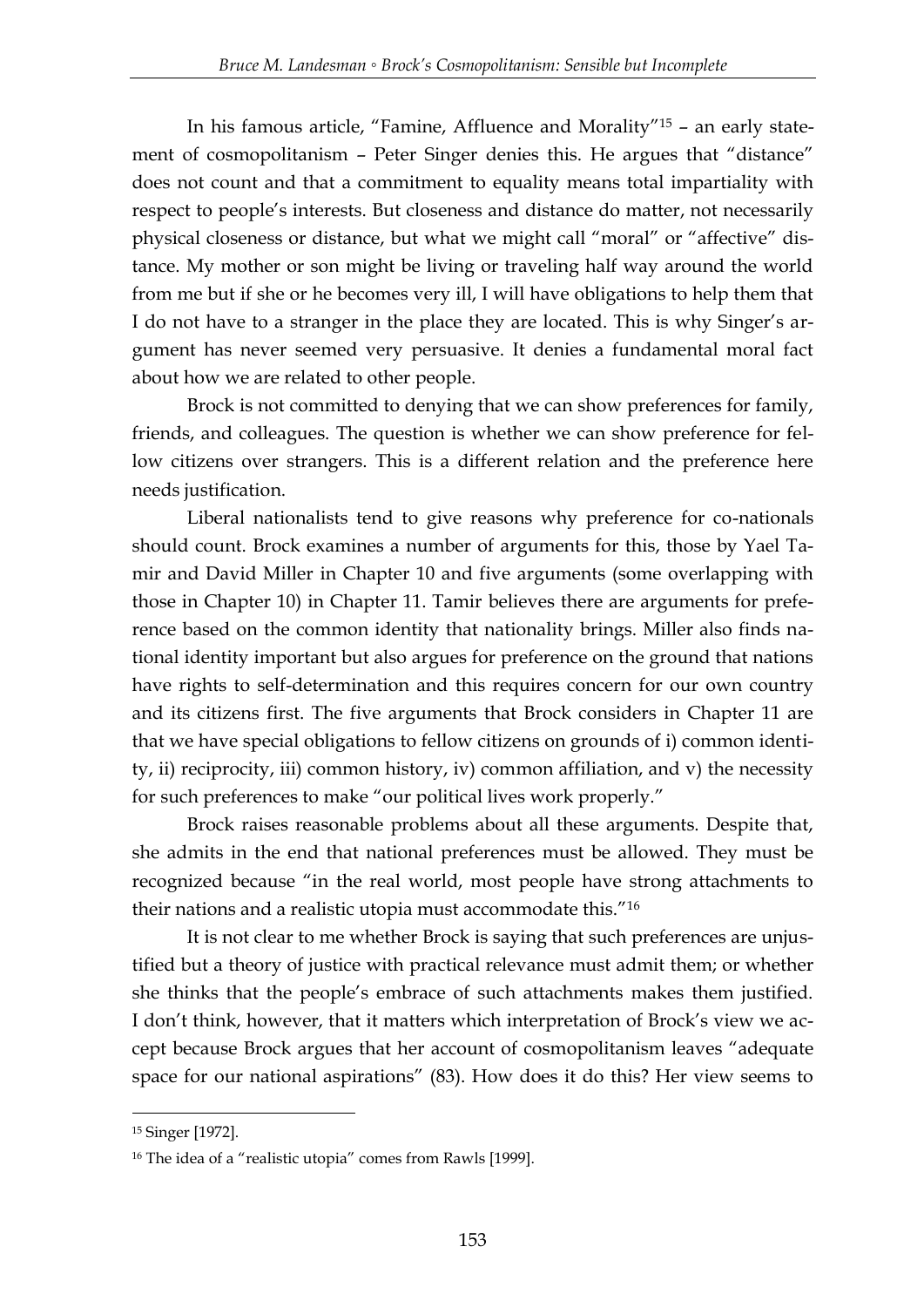me that people may show preference to the interest of fellow nationals so long as a globally just framework is already in place. Thus

…where appropriate institutions have been set up which have as their target ensuring that everyone's interests are adequately protected, we may then, with a clear conscience, prioritize meeting the needs of our compatriots… Against a backdrop of globally just institutions that we cooperate in sustaining… we may act in ways that focus on compatriot needs (290).

One way to understand this view is that global justice comes before national preference. It is, to use concepts Rawls made familiar17, lexically prior to national preference. We must first achieve global justice. Then, but only then, may we give special preference to the interests of co-nationals.

My main concern about this solution is that, contrary to appearances, it does not really leave any space for national preferences. Let's remember what we must do to achieve global justice. We must make sure that everyone has an opportunity to lead a decent life and all have their basic rights honored. I don't think it's an exaggeration to say that this is a gigantic task and that we are far from knowing about how to bring it off. We face the problem of helping people living in sovereign states that are deeply corrupt so that funds cannot simply be transferred to government entities. Those funds must not only supply people's material needs but must help educate them so that they have the capacities to make a modern economy run effectively and produce effective institutions and honest leaders.

In sum, this is a task that takes up all the space we have. If we can show national preference only after we have achieved global justice, then we are far from a time when doing so will be justified. The space for national preference is empty, at least for a long time. Liberal nationalists are thus unlikely to be persuaded by this type of argument.

### **4. Is Brock a Cosmopolitan?**

-

I end with a brief discussion of Brock's cosmopolitanism that summarizes many of the points I have already argued. I have no doubt that Brock expresses a cosmopolitan mentality in the way that she argues, time after time, that we must not limit concern about distributive justice to certain groups of people. We must

<sup>17</sup> Rawls [1971] Part I, Section 8. His basic principles are in lexical priority. The three elements are 1) liberty, 2) opportunity, and 3) the welfare of those on the bottom. Liberty ranks the highest. This means that we should not trade off liberty or opportunity to improve the prospects of the worst off, at least not until we have gone as far as we can in establishing liberty and opportunity.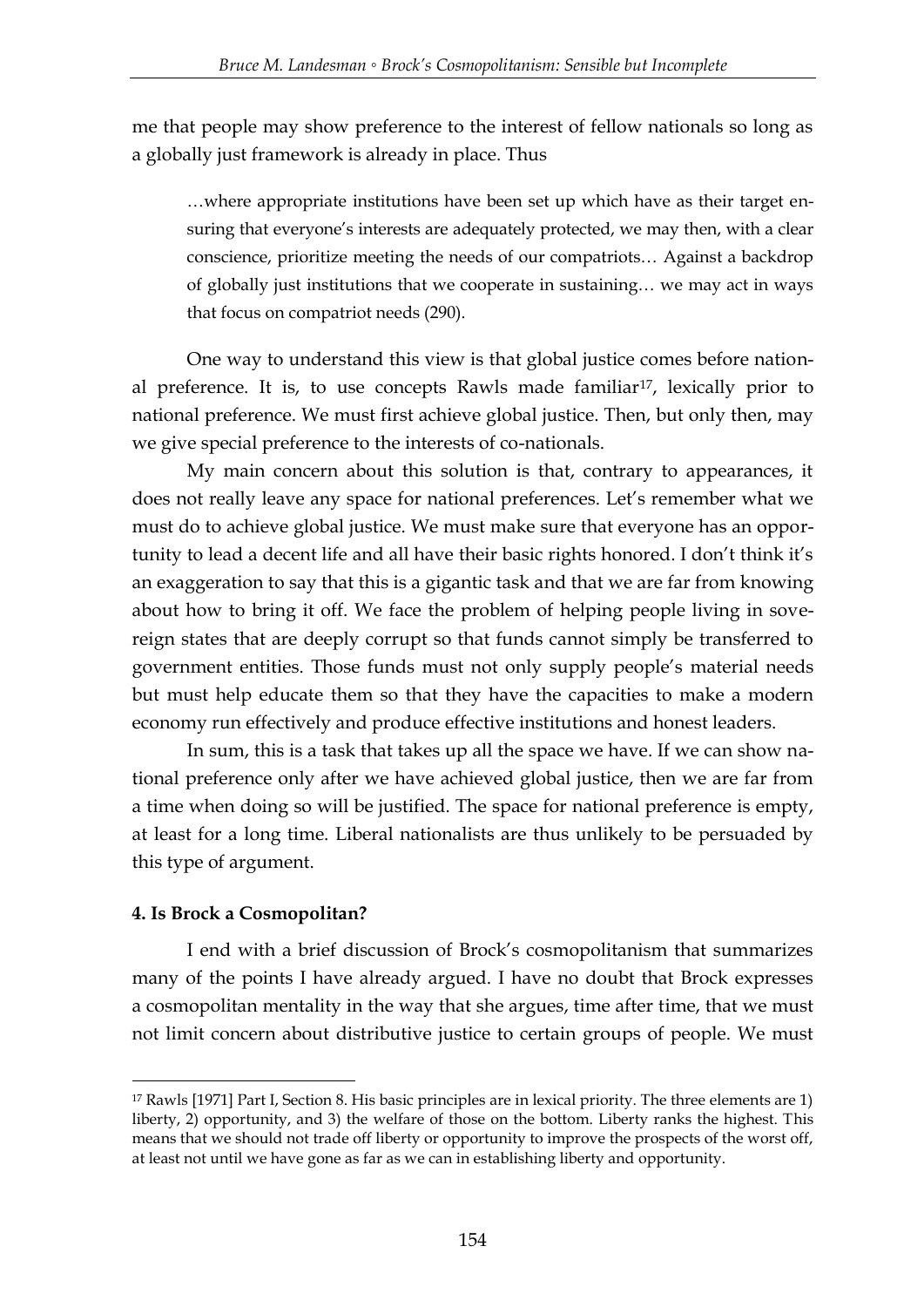always consider how these affect people the world over. There is no bright line in Brock's thinking between the effects of institutions on people within a society and on people throughout the world.

Despite this, Brock simply does not say enough about what global equality really demands and this leads me to wonder if her ultimate aims are truly cosmopolitan. Brock commit herself to a version of egalitarianism, democratic equality, formulated and defended by Elizabeth Anderson.<sup>18</sup> This theory is meant to apply domestically but Brock applies it world-wide. It holds that equality is a relational notion, that it exists when people stand in relations of equality. Some distributive inequality is compatible with equal standing, and thus acceptable in such circumstances.

Anderson clarifies her view by appeal to Iris Marion Young's idea that people stand as equals when oppression is absent. Oppression, says Young, has five 'faces': exploitation, marginalization, powerlessness, cultural imperialism, and susceptibility to violence.<sup>19</sup> People stand to one another as equals when oppression is eliminated. We then have achieved all the equality it is reasonable to aim at.

I have a concern about this. These are difficult issues since it not clear just what is required to eliminate the five faces of oppression. But it seems to me that one might end oppression and end up with a degree of inequality of life chances that still is or should be unacceptable to the cosmopolitan. In sum, it remains unclear how much inequality is acceptable to Brock and that raises questions of the extent of her commitment to the egalitarianism that seems to me essential to the cosmopolitan outlook.

In the end, however, it probably does not matter. The dispute between cosmopolitans and liberal nationalists is a theoretical dispute and probably ‗academic' in the bad sense of the term – it does not have significant relevance to the real world. For either the cosmopolitan or the liberal nationalist, the first goal is to achieve the elimination of poverty and oppression for the billions who suffer from it. This is, as I said in the last section, a goal that takes up all our effort, all our ‗space' for now. It may not be the ultimate cosmopolitan goal and in focusing on it, Brock may fail to give a fully cosmopolitan theory. But it's clear that in emphasizing a decent life for all, she focuses on the right things for the time being and for a long time to come.

<sup>18</sup> Anderson [1999].

<sup>19</sup> Young [1990], see especially Ch. 2.